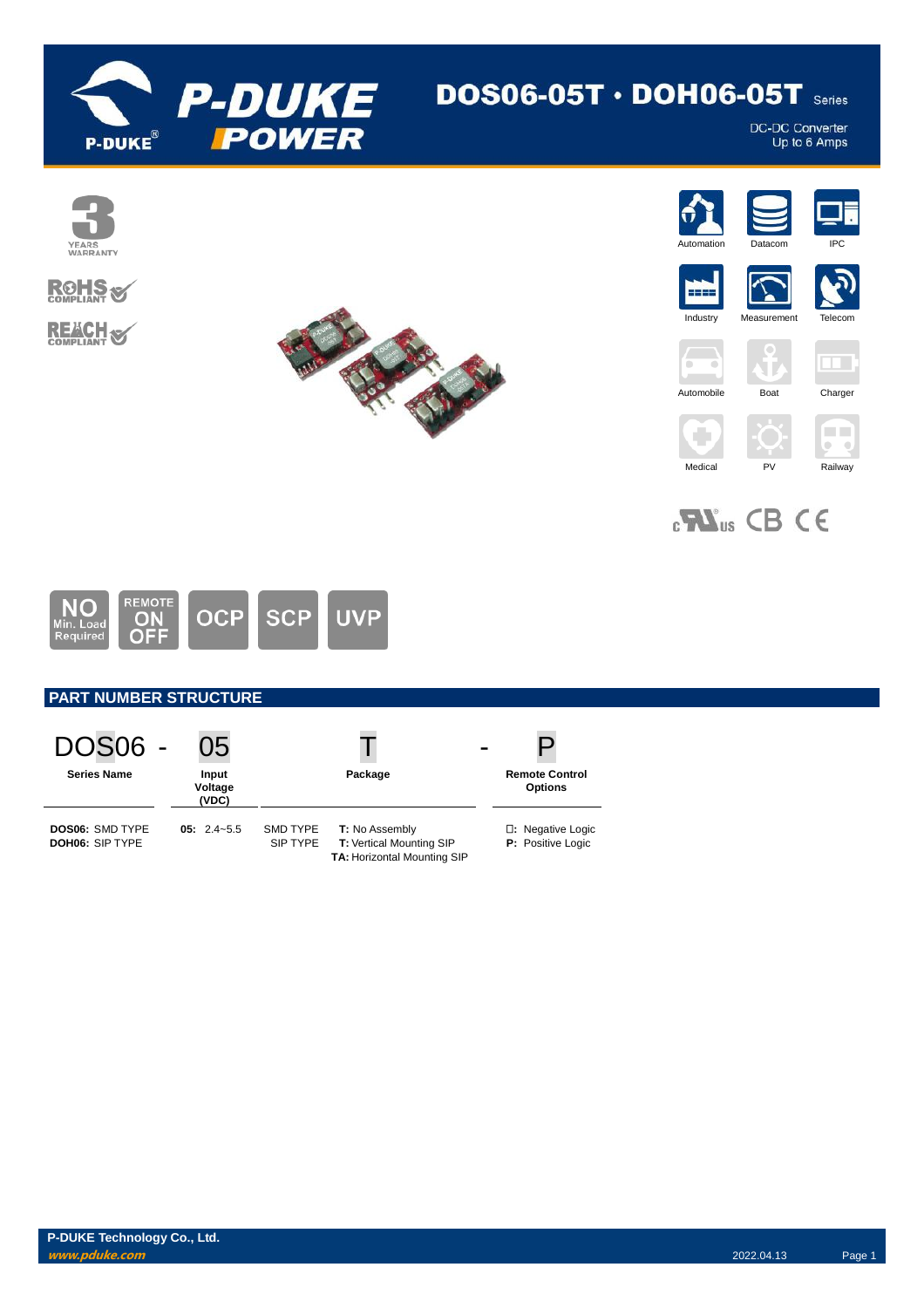

#### **TECHNICAL SPECIFICATION** All specifications are typical at nominal input, full load and 25℃ unless otherwise noted Model Input Range **Output** Voltage **Output Current** Input Current Vin(nom) @ No Load **Efficiency** Vin(nom),3.3VDC Maximum Capacitor Load

| <b>Number</b> |                                        | voltage      | @Full Load   | 0.75VDC / 3.3VDC | @Full Load | $ESR \geq 1m\Omega$ / $ESR \geq 10m\Omega$ |
|---------------|----------------------------------------|--------------|--------------|------------------|------------|--------------------------------------------|
|               | <b>VDC</b>                             | <b>VDC</b>   | $\mathsf{A}$ | mA               | %          | μF                                         |
| DOS06-05T     |                                        |              |              |                  |            |                                            |
| DOS06-05T-P   | $2.4 - 5.5$<br>Vin(min.)=Vout(set)+0.5 | $0.75 - 3.3$ | 6            | 20/45            | 94         | 1000 / 3000                                |
| DOH06-05T     |                                        |              |              |                  |            |                                            |
| DOH06-05T-P   |                                        |              |              |                  |            |                                            |
| DOH06-05TA    |                                        |              |              |                  |            |                                            |
| DOH06-05TA-P  |                                        |              |              |                  |            |                                            |

| <b>INPUT SPECIFICATIONS</b>   |                                                                   |      |      |                |            |
|-------------------------------|-------------------------------------------------------------------|------|------|----------------|------------|
| <b>Parameter</b>              | <b>Conditions</b>                                                 | Min. | Typ. | Max.           | Unit       |
| Operating input voltage range | Vout(set) < Vin-0.5VDC                                            | 2.4  | 5    | 5.5            | <b>VDC</b> |
| Maximum input current         | Vin=Vin(min.), Vout(set)=3.3VDC, lo=lo(max.)                      |      | 6    |                | A          |
| Start up voltage              |                                                                   |      |      | 2.4            | <b>VDC</b> |
| Shutdown voltage              |                                                                   | 1.6  | 2.0  | 2.2            | <b>VDC</b> |
| Input filter                  |                                                                   |      |      | Capacitor type |            |
|                               | *It is needed to add external input capacitors are required       |      |      |                |            |
|                               | 2pcs of 150µF low-ESR polymer capacitors and 2pcs of 47µF ceramic |      |      |                |            |
|                               | capacitors in parallel.                                           |      |      |                |            |
|                               | The capacitors should connect as close as possible to the input   |      |      |                |            |
|                               | terminals that ensuring module stability.                         |      |      |                |            |

| <b>OUTPUT SPECIFICATIONS</b>     |                                                           |                                      |                |        |      |                                 |            |
|----------------------------------|-----------------------------------------------------------|--------------------------------------|----------------|--------|------|---------------------------------|------------|
| <b>Parameter</b>                 |                                                           | <b>Conditions</b>                    |                | Min.   | Typ. | Max.                            | Unit       |
| Voltage accuracy                 |                                                           |                                      | % of Vout(set) | $-2.0$ |      | $+2.0$                          | %          |
| Line regulation                  | Vin=Vout(set)+0.5VDC to Vin(max.) at Full Load            |                                      | % of Vout(set) | $-0.3$ |      | $+0.3$                          | %          |
| Load regulation                  | No Load to Full Load                                      |                                      | % of Vout(set) | $-0.4$ |      | $+0.4$                          | $\%$       |
| Voltage adjustability            |                                                           |                                      |                | 0.7525 |      | 3.63                            | <b>VDC</b> |
| Ripple and noise                 | Measured by 20MHz bandwidth, with a 1µF MLCC & a 10µF T/C |                                      |                |        |      |                                 |            |
|                                  |                                                           |                                      |                |        |      | 20                              | mVrms      |
|                                  |                                                           |                                      |                |        |      | 50                              | mVp-p      |
| Temperature regulation           | $T_A$ = -40°C to +85°C                                    |                                      |                | $-0.4$ |      | $+0.4$                          | %          |
| Dynamic load response            | With a 1µF MLCC & a 10µF T/C                              |                                      |                |        |      |                                 |            |
|                                  | $\Delta$ lo/ $\Delta$ t=2.5A/µs,Vin(nom)                  | Peak deviation                       |                |        | 130  |                                 | mV         |
|                                  | 50% load step change                                      | Setting time(Vout<10%peak deviation) |                |        | 25   |                                 | μs         |
|                                  | With 2pcs of 150µF polymer capacitors                     |                                      |                |        |      |                                 |            |
|                                  | $\Delta$ lo/ $\Delta$ t=2.5A/µs,Vin(nom)                  | Peak deviation                       |                |        | 50   |                                 | mV         |
|                                  | 50% load step change                                      | Setting time(Vout<10%peak deviation) |                |        | 50   |                                 | μs         |
| Over load protection             | % of lout rated                                           |                                      |                |        | 220  |                                 | $\%$       |
| Short circuit protection         |                                                           |                                      |                |        |      | Continuous, automatics recovery |            |
| Output voltage overshoot-startup | Vin=2.4~5.5VDC at Full Load                               |                                      | % of Vout(set) |        | 1.0  |                                 | %          |

| <b>GENERAL SPECIFICATIONS</b> |                          |      |      |                  |                    |
|-------------------------------|--------------------------|------|------|------------------|--------------------|
| <b>Parameter</b>              | <b>Conditions</b>        | Min. | Tvp. | Max.             | Unit               |
| Isolation voltage             |                          |      |      | None             |                    |
| Switching frequency           |                          | 270  | 300  | 330              | kHz                |
| Safety meets                  |                          |      |      | IEC/EN/UL62368-1 |                    |
| Weight                        |                          |      |      |                  | 2.8g(0.1oz)        |
| <b>MTBF</b>                   | MIL-HDBK-217F, Full load |      |      |                  | 9.398 x $10^6$ hrs |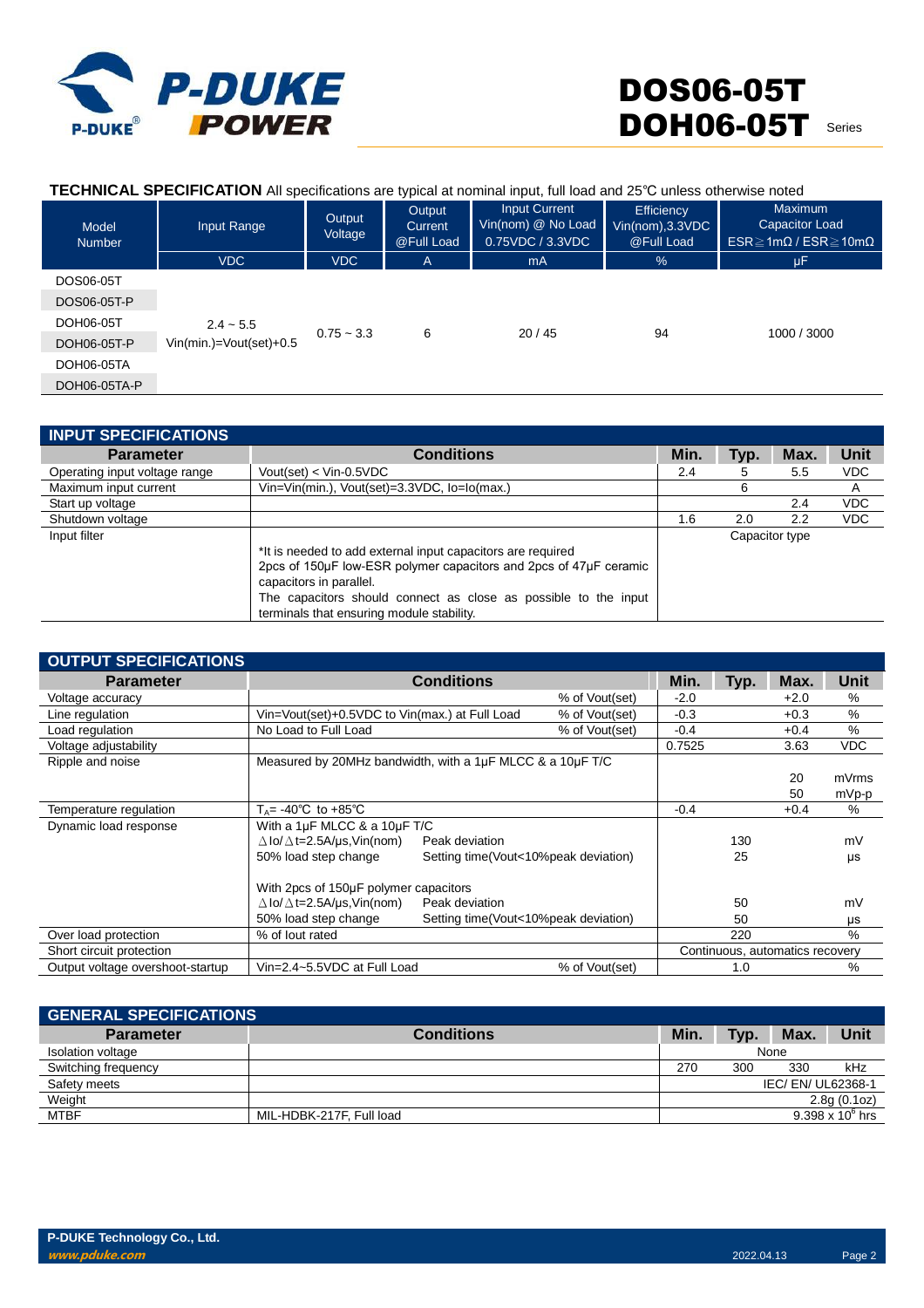

**ENVIRONMENTAL SPECIFICATIONS Parameter Conditions Min. Typ. Max. Unit** Operating ambient temperature and temperature with derating the Microsoft Controller -40 +85 °C<br>
Over temperature protection - Controller - Controller - 135 °C Over temperature protection controller controller 135 <sup>℃</sup>C<br>Storage temperature range 125 ℃ Storage temperature range Thermal shock MIL-STD-810F Vibration MIL-STD-810F Relative humidity(non-condensing) and the set of the set of the set of the set of the set of the set of the set of the set of the set of the set of the set of the set of the set of the set of the set of the set of the set Lead-free reflow solder process Only for SMD type IPC J-STD-020E Moisture sensitivity level(MSL) Level 2a

| <b>FEATURE SPECIFICATIONS</b> |                                                                                                                                                                     |                                                    |           |      |      |                          |      |  |
|-------------------------------|---------------------------------------------------------------------------------------------------------------------------------------------------------------------|----------------------------------------------------|-----------|------|------|--------------------------|------|--|
| <b>Parameter</b>              |                                                                                                                                                                     | <b>Conditions</b>                                  |           | Min. | Typ. | Max.                     | Unit |  |
| Remote ON/OFF                 | Referred to GND pin                                                                                                                                                 | DC-DC ON<br>Negative logic                         |           |      |      | Open or $0 \sim 0.3$ VDC |      |  |
|                               |                                                                                                                                                                     | (Standard)                                         | DC-DC OFF |      |      | $1.5VDC \sim Vin(max.)$  |      |  |
|                               |                                                                                                                                                                     | Positive logic                                     | DC-DC ON  |      |      | Open or Vin ~Vin(max.)   |      |  |
|                               |                                                                                                                                                                     | (Option)                                           | DC-DC OFF |      |      | $0 \sim 0.3$ VDC         |      |  |
|                               |                                                                                                                                                                     | Input current of Ctrl pin                          |           | 0.01 |      | 1.0                      | mA   |  |
|                               |                                                                                                                                                                     | Remote off input current                           |           |      | 0.6  |                          | mA   |  |
|                               | *Positive logic: ON/OFF is open collector/drain logic input<br>Negative logic: ON/OFF pin is open collector/drain logic input with<br>external pull -up resistor    |                                                    |           |      |      |                          |      |  |
| Rise time                     |                                                                                                                                                                     | Time for Vout to rise from 10% to 90% of Vout(set) |           |      |      | 6                        | ms   |  |
| Turn-on delay time            | Case 1, Case 2                                                                                                                                                      |                                                    |           |      |      |                          | ms   |  |
|                               | *Case 1: ON/OFF input is set to logic low (module on) and then input<br>power is applied<br>(delay from instant at which Vin=Vin(min.) until Vout=10% of Vout(set)) |                                                    |           |      |      |                          |      |  |
|                               | *Case 2: Input power is applied for at least one second and then the<br>ON/OFF input is set to logic low                                                            |                                                    |           |      |      |                          |      |  |
|                               | (delay from instant at which Von/off=0.3VDC until Vout=10% of Vout(set))                                                                                            |                                                    |           |      |      |                          |      |  |

**CAUTION:** This power module is not internally fused. An input line fuse must always be used.

## **CHARACTERISTIC CURVE**

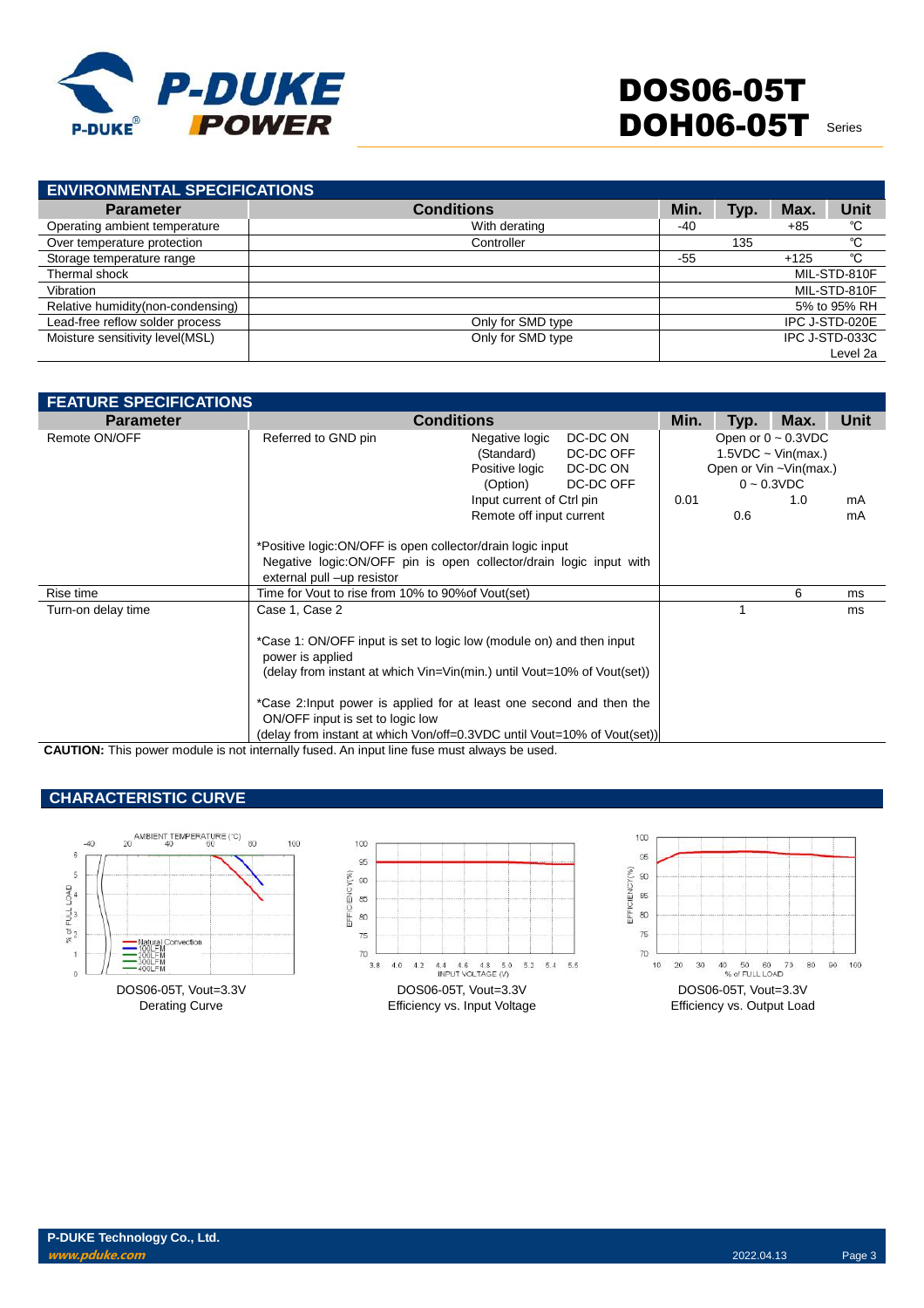

## **FUSE CONSIDERATION**

This power module is not internally fused. An input line fuse must always be used.

This encapsulated power module can be used in a wide variety of applications, ranging from simple stand-alone operation to an integrated part of sophisticated power architecture.

To maximum flexibility, internal fusing is not included; however, to achieve maximum safety and system protection, always use an input line fuse. The input line fuse suggest as below:

| Model     | <b>Fuse Rating</b><br>'A' | <b>Fuse Type</b> |  |
|-----------|---------------------------|------------------|--|
| DOS06-05T |                           | Fast-Acting      |  |
| DOH06-05T |                           | Fast-Acting      |  |

The table based on the information provided in this data sheet on inrush energy and maximum DC input current at low Vin.

### **MECHANICAL DRAWING**



BOTTOM VIEW



BOTTOM VIEW



**BOTTOM VIEW** 

### **DOS06-05T PIN CONNECTION**

| .  99 |               |  |  |  |  |
|-------|---------------|--|--|--|--|
| PIN   | <b>DEFINE</b> |  |  |  |  |
|       | Ctrl          |  |  |  |  |
| 2     | $+$ Vout      |  |  |  |  |
| 3     | Trim          |  |  |  |  |
|       | <b>GND</b>    |  |  |  |  |
| 5     | $+V$ in       |  |  |  |  |

### **DOH06-05T PIN CONNECTION**

| PIN | <b>DEFINE</b> |
|-----|---------------|
|     | $+$ Vout      |
| 2   | Trim          |
| З   | <b>GND</b>    |
|     | $+V$ in       |
| 5   | Ctrl          |

### **DOH06-05TA PIN CONNECTION**

| PIN | <b>DEFINE</b> |
|-----|---------------|
|     | $+$ Vout      |
| 2   | Trim          |
| 3   | <b>GND</b>    |
|     | $+V$ in       |
| 5   | Ctrl          |

1. All dimensions in inch [mm]

2. Tolerance :x.xx±0.02 [x.x±0.5]

x.xxx±0.01 [x.xx±0.25]

3. Pin dimension tolerance ±0.004[0.10]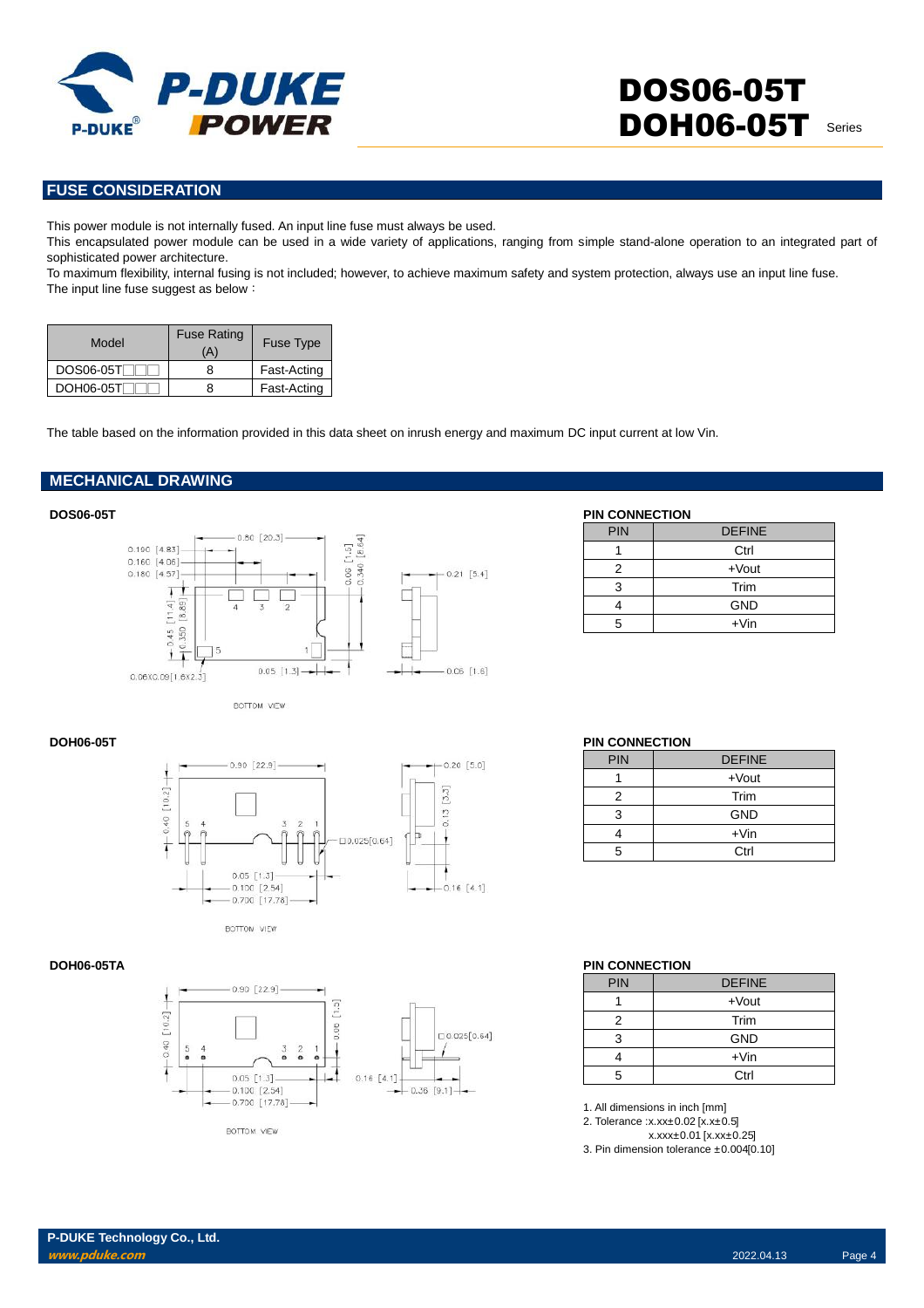

### **RECOMMENDED PAD LAYOUT**

#### **DOS06-05T**



#### **DOH06-05T**



#### **DOH06-05TA**



All dimensions in inch[mm] Pad size(lead free recommended) Top view pad1.2.3.4.5:0.130x0.102[3.30x2.60]

All dimensions in inch[mm] Pad size(lead free recommended) Through hole 1.2.3.4.5: Φ0.047[1.20] Top view pad 1.2.3.4.5: Φ0.059[1.50] Bottom view pad 1.2.3.4.5: Groove R0.040[1.02]L-0.094[2.40]

All dimensions in inch[mm] Pad size(lead free recommended) Through hole 1.2.3.4.5: Φ0.047[1.20] Top view pad 1.2.3.4.5: Φ0.059[1.50] Bottom view pad 1.2.3.4.5: Groove R0.040[1.02]L-0.094[2.40]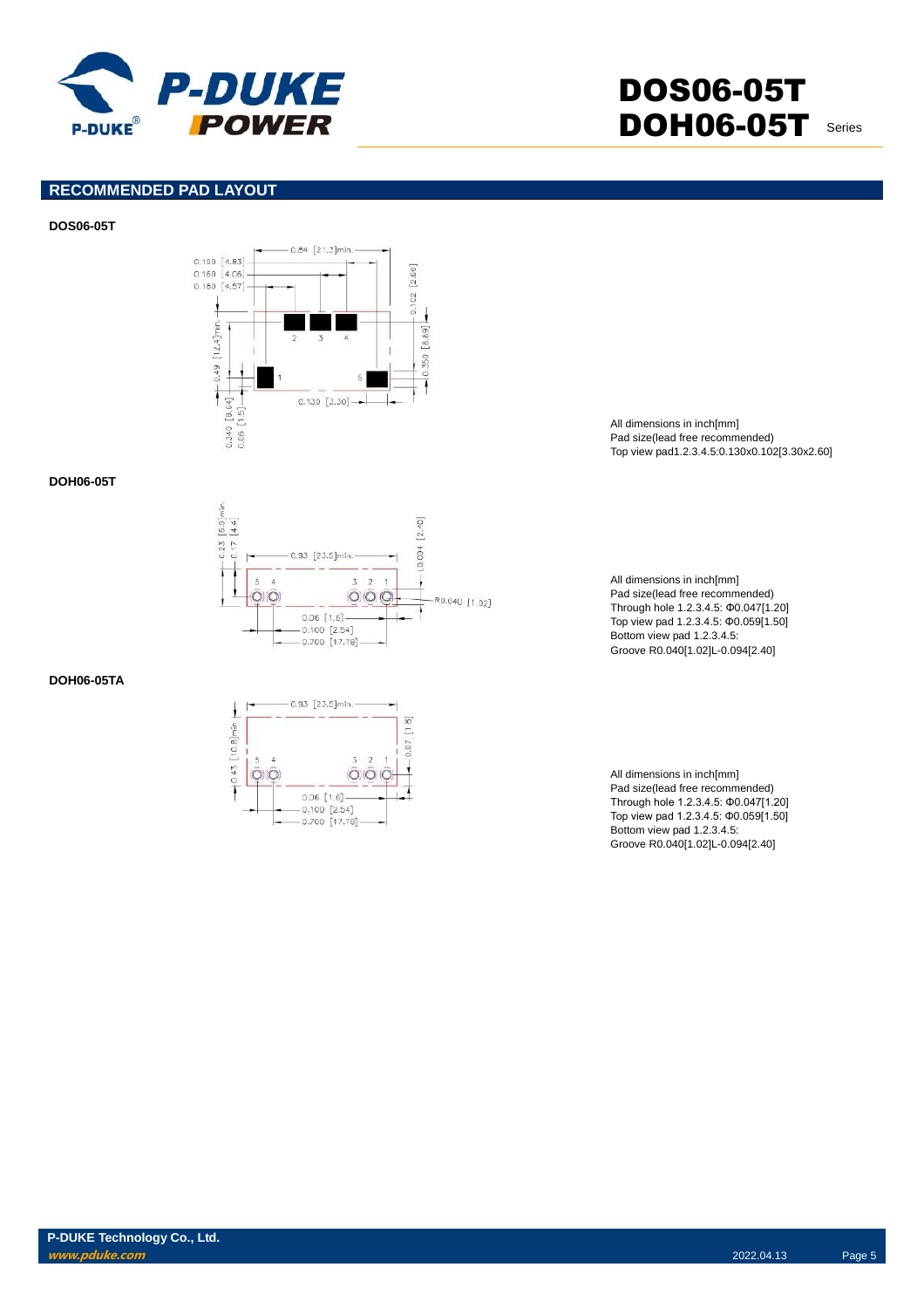

## **THERMAL CONSIDERATIONS**

The power module operates in a variety of thermal environments;

however, sufficient cooling should be provided to help ensure reliable operation of the unit.

Heat is removed by conduction, convention, and radiation to the surrounding environment.

Proper cooling can be verified by measuring the point as the figure below.

The temperature at this location should not exceed 125℃.

When operating, adequate cooling must be provided to maintain the test point temperature at or below 125℃.

Although the maximum point temperature of the power modules is 125℃, you can limit this Temperature to a lower value for extremely high reliability.

■ Thermal test condition with vertical direction by natural convection (20LFM).



### **OUTPUT VOLTAGE PROGRAMMING**

Output voltage programmable from 0.75V to 3.3V by connecting a single resistor (shown as Trim Table) between the Trim and GND pins of the module. To calculate the value of the resistor Rtrim for a particular output voltage Vout, use the following equation:

**Rtrim Equation :** 
$$
Rtrim = \left[\frac{21070}{Vout - 0.7525} \cdot 5110\right] \Omega
$$



| <b>Trim Table</b> |                     |  |  |
|-------------------|---------------------|--|--|
| Vout(set) (VDC)   | Rtrim ( $k\Omega$ ) |  |  |
| 0.7525            | Open                |  |  |
| 1.2               | 41.973              |  |  |
| 1.5               | 23.077              |  |  |
| 1.8               | 15.004              |  |  |
| 2.5               | 6.974               |  |  |
| 3.3               | 3.160               |  |  |